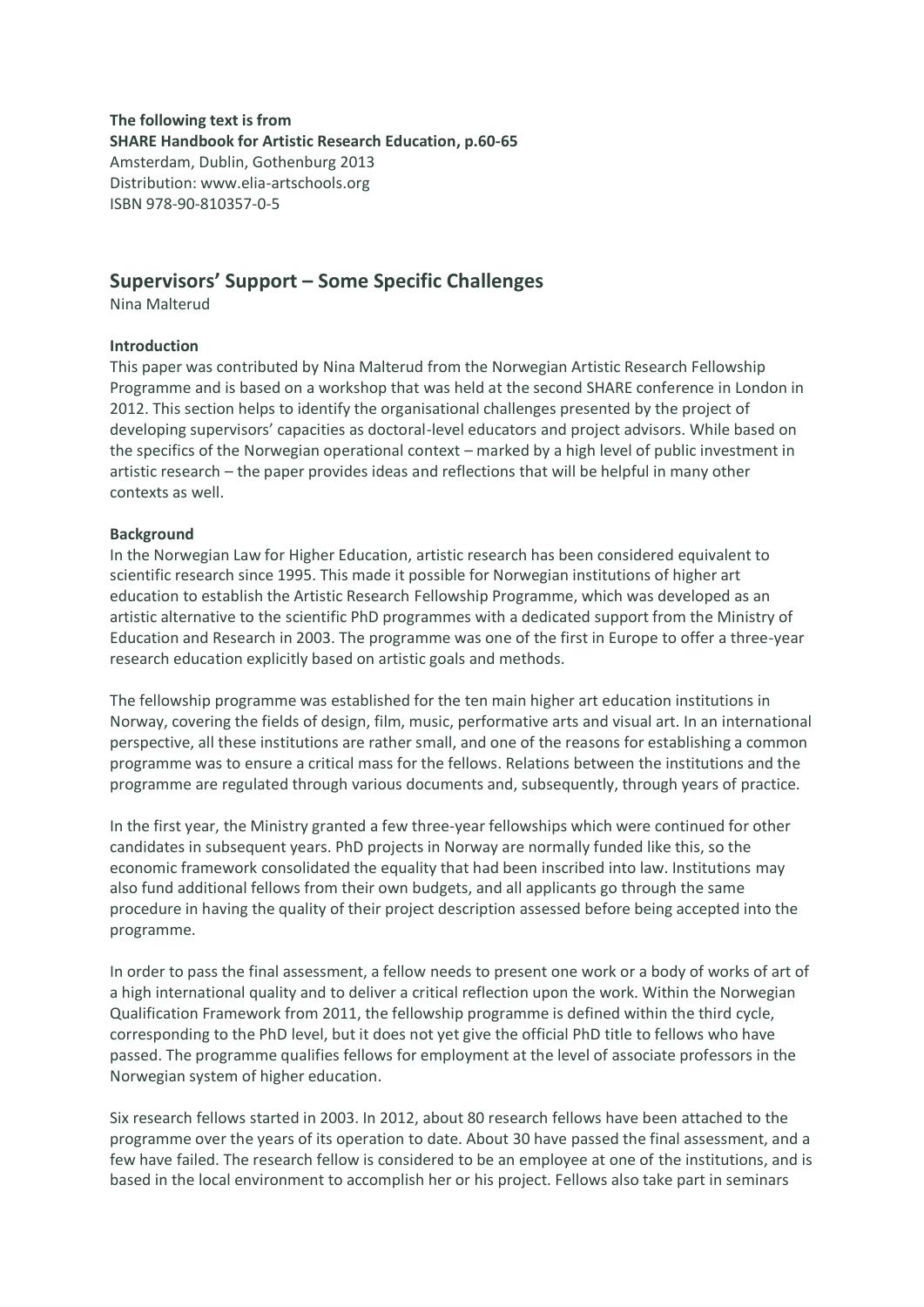and courses arranged by the programme, focusing on themes such as the understanding of artistic research, methodologies, critical reflection, ethics, etc. During the period of study, each fellow must have one main supervisor with competence based on artistic merits (the supervisor doesn't have to hold a PhD title), and one or more co-supervisors, whose main field may also be theoretical. One of the supervisors should be closely connected to the fellow's home institution. All supervisors must be professors or associate professors or have unquestionable competence on one of those levels.

To date, more than 140 people have been involved as supervisors – a few of them for several fellows, but many related only to one. About 60 percent of supervisors are employees in Norwegian institutions of art education (but not all are Norwegian nationals); the rest are recruited from abroad, mainly Sweden, the United Kingdom, the United States, Denmark, France and Italy. Most of these are professors within higher education, but some are also freelance artists, curators, producers or researchers.

### **Challenges**

When establishing the programme, there was a clear intention that the art education institutions involved should take responsibility for developing a third cycle relevant to the arts. The insistence on the primary supervisor having an artistic background has been crucial in this context. However, few of these supervisors were familiar with the PhD level from their own educational background, as the artistic PhD is a rather new phenomenon. The programme framework raised a lot of questions among the supervisors involved. Many supervisors' experience of teaching at BA and MA level had to be expanded in order to construct a new role for the third cycle. This could not be done only individually, but needed a community, and it could not be done in a day, but required a lot of endurance on the part of participants.

Because Norwegian art education environments are small, it was considered necessary to closely connect the programme and its projects to international discourses. The programme board recommended that one of the two supervisors should be non-Norwegian, and it is a formal demand in the regulations that assessment committees should have at least one member from abroad. Over the years, many resourceful experts with a foreign background have made valuable contributions to the development of the programme, both as supervisors and as assessment committee members. However, this huge diversity also represents a continuing challenge in the sense that supervisors and assessors may find it difficult to adjust their own preconceptions to the specific conditions. Some of them undertake this task only once and cannot draw on a longer experience, and some of them are not otherwise involved in educational affairs.

These two main challenges – the potential difficulty of adjusting to the programme framework and supervisors' lack of previous experience of the third cycle – presented an obvious need to bring supervisors together to establish a common understanding. Given the busy schedules of the people involved, it was not considered feasible to demand participation in a mandatory foundation course of 'supervisors' school – the occasions for meeting between the stakeholders in the Programme should be compact and build on attraction, not obligation.

Two regular spaces for developing a culture and building competence have been established:

- The Artistic Research Forum, twice a year since 2003 (19 gatherings to date);
- The Supervisors' Seminar, once a year since 2011 (two so far).

### **The Artistic Research Forum**

This is a two-day gathering of all active fellows, supervisors and institutional representatives 'to focus on the understanding of artistic research from a national and international perspective, on the interdisciplinary dimensions in the programme, on the fellows' competence to present their project in an interdisciplinary setting, on relevant ways of communicating and discussing the projects' main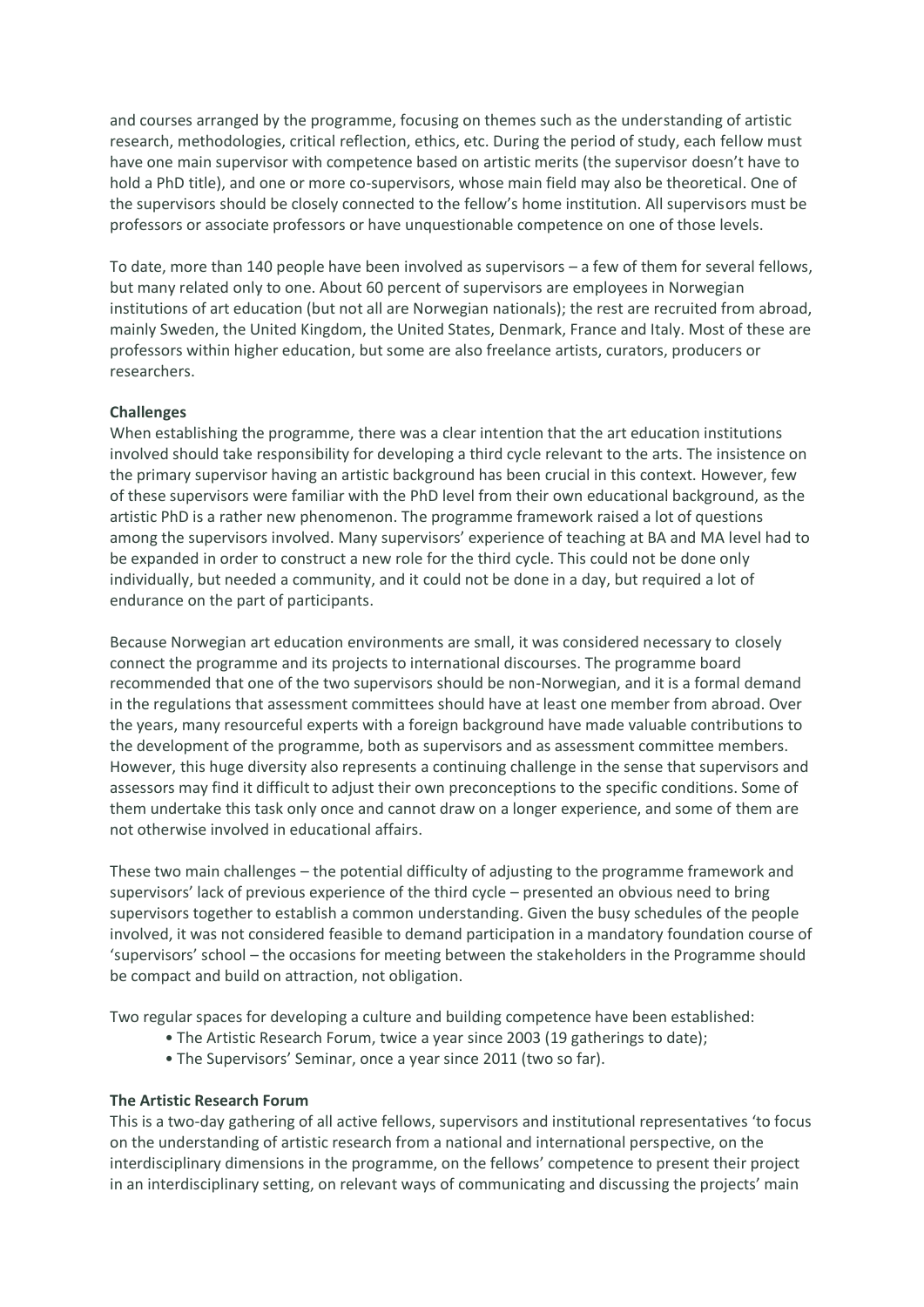aspects'. (Statement for the Artistic Research Forum autumn 2012) During the first years, keynote speakers were invited to address specific themes, but the content of the forum has more recently been largely based upon the actual fellowship projects and the people present as supervisors and fellows, with a focus on the professional exchange. Expanding over the years from a gathering of 20- 30 to 80-90 people, care had to be taken to enhance active participation, by arranging more group discussions than plenary sessions. As a means of facilitating social interaction, the forum was held in a conference hotel just outside Oslo, and, in order to get closer to the art environment, every autumn forum now takes place at one of the art education premises around the country.

The forum has been the main meeting place for everybody involved in the programme, and it serves as a landmark. It continues to be a challenge to engage all participants from different fields of art and to find fruitful ways of stimulating productive discussions, but the forum soon proved to offer great academic potential and a stimulating experience that far exceeded the practical level. Within the forum, we have witnessed new networks being built up and an unexpected exchange of resources.

### **The Supervisors' Seminar**

From the outset, supervisors' meetings were included as a small part of the Artistic Research Forum. In 2011, it became necessary to establish a separate and more focused meeting place. Each time, there have been about 40 participants, including a large contingent of active supervisors.

For the first seminar, the following issues were elaborated, to be discussed in small groups:

- Ownership of the fellow's project the degree to which the supervisor is involved.
- Supervision in connection with the reflective process. Artist as supervisor a challenge when it comes to the demand for critical reflection?
- Relationship between supervisor and fellow. Maintain a critical distance a challenge?
- Project failures supervisor's failure as well?

All the issues generated strong engagement, and were followed up in the next seminar with these two points on the agenda:

• Focus on the supervisor's own experience of the relationship between artistic practice, theory and reflection – exemplified by two of the supervisors who described their own reflection related to practice;

• Focus on clarification of the supervisor's individual, often unspoken, attitudes to supervising, regarding essential artistic/research questions as well as practical conditions, and how these positions may be communicated to the fellow.

None of these questions have found final answers, but they have been opened up to an ongoing discourse. Feedback from participants has been very positive and generated demand for additional activities. By building this up as a regular meeting place, the seminar may also serve as a socialising community for new supervisors. The third seminar took place in March 2013 and focused more closely on the issues of critical reflection, both format and content.

#### **Further Perspectives**

Most of the pertinent questions concerning the supervisor's role are, at their core, both artistic and academic, and, therefore, of great interest to the art education environment as a whole. When supervisors are invited to share aspects of their role, some basic principles emerge as crucial:

- Create an environment for sharing by setting up small groups and focused agendas;
- Make the exchange relevant to the supervisor's own professional development;
- Respect the supervisor's competencies; meet as specialists, not as beginners;
- Concentrate on core challenges, not general discussions on programme profile and regulations;
- Separate practical problems from principal academic issues.